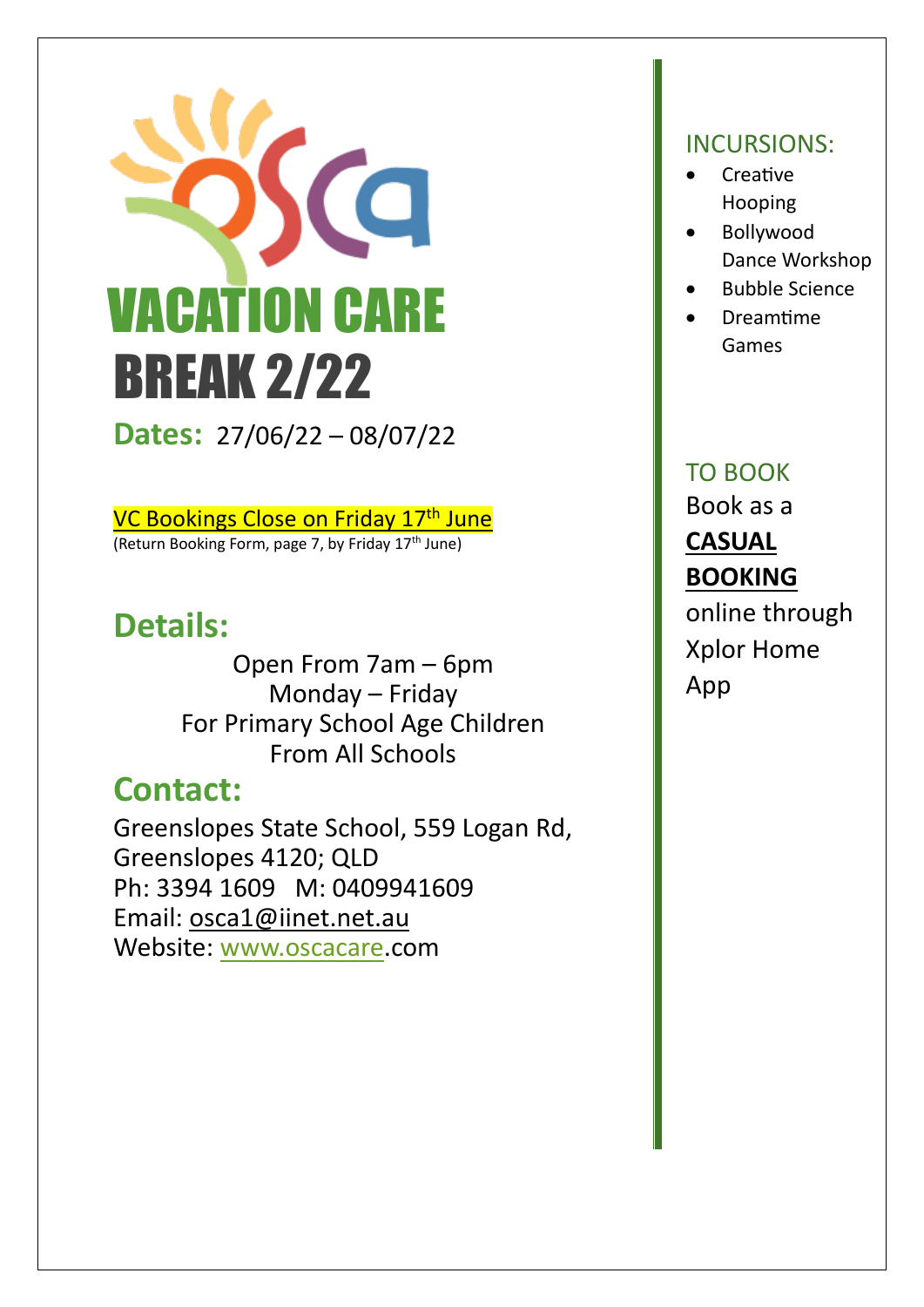## **Contents**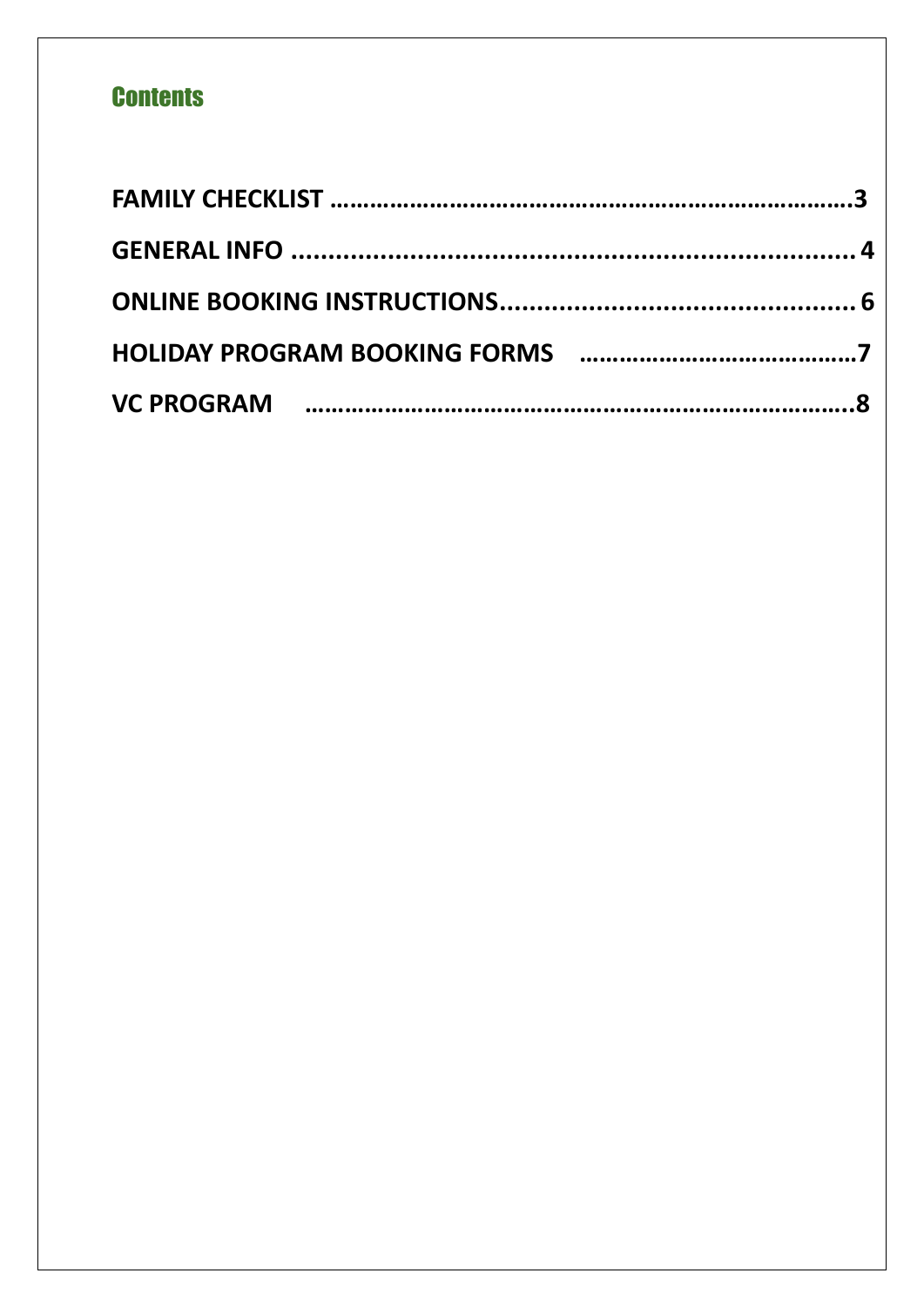## FAMILY CHECKLIST

- $\Box$  Return Booking Form, page 7, by Friday 17<sup>th</sup> June
- $\Box$  If your child only attends vacation care please check and if needed update your enrollment details
- Pack up healthy lunch **(morning tea, lunch) – NO NUT PRODUCTS** (no nutbars)
- $\Box$  Ensure your child is wearing enclosed shoes (no thongs or sandals on excursions)
- $\Box$  Ensure your child has sun safe clothing, this includes:
	- a shirt that covers shoulders (no singlets)
	- a broad brimmed or legionnaire style hat (no caps or visors)
	- if UV reading is under 3, children play outside without the hat
- $\Box$  Label all personal items
- $\Box$  Bring a drink bottle
- **Please leave electronics at home, they are no longer permitted at OSCA**
- $\Box$  Talk to your children about the behaviour guidelines
- $\Box$  Junk/ craft donations (boxes, wool, fabric etc) are always welcome



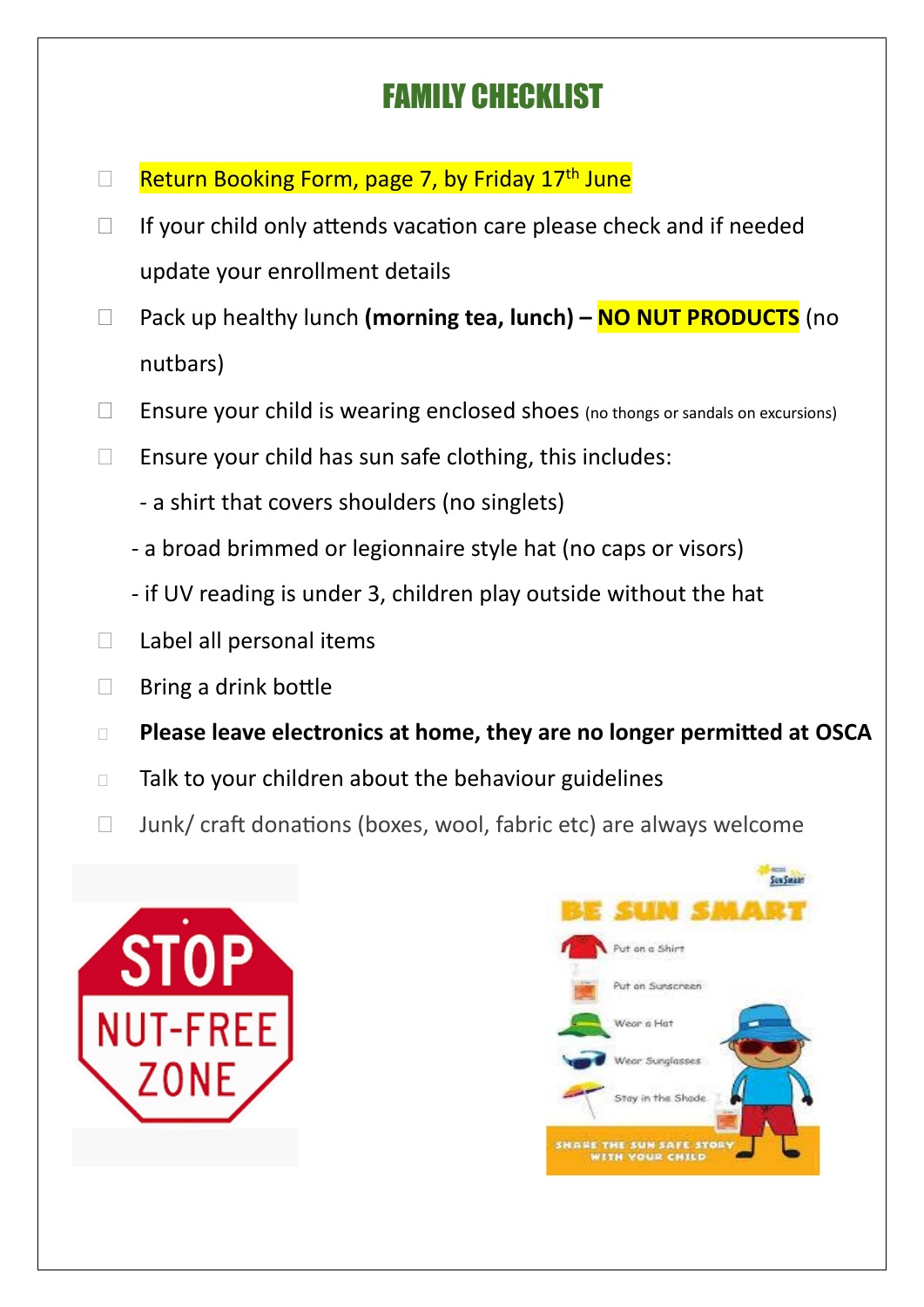## GENERAL INFO

**Operated** by Greenslopes SS P&C Association

**Offers a broad range of activities** for multi-age group

**QUALIFIED STAFF –** 1:15, for excursions ratio is indicated in the program (Staff names and positions on display near Parent's desk)

**AFTERNOON TEA** – provided

**EXCURSIONS –All children booked on the excursion day must attend the excursion as OSCA is unable to provide sufficient educators to stay at OSCA.** 

**CHILD CARE SUBSIDY –** not paid prior to child physically commences attending the service or after the child physically ceased attendances. These absences will be charged a full fee and will be excluded from our report to Centrelink.

**FEES - \$52.00 (permanent booking) & \$54.00 (casual booking** if booked after the cut off date), **plus excursions/incursions**.

**MONEY FOR EXCURSIONS/INCURSIONS - paid with the fees**.

<span id="page-3-0"></span>Families using the service on a casual basis will pay on the day of attendance. Fees will be paid, for all days booked as per DS agreement**.**

**SWIMMING FEES - \$4.00** per child, charged when swimming is on program. (Our swimming ratio is 1:8. Staff is rostered a week in advance to meet the ratio.

Therefore, one-week notification is needed for swimming cancellation, otherwise full swimming fee is charged.

**ADMINISTRATION FEES - \$15.00** paid annually only in one service VC/BA and on reenrollment at the beginning of each year.

**CANCELLATION FEES**: **Full fees if less than one-week notice is given including swimming**, plus activity/excursion. In the case of illness on presentation of medical certificate, no fees will be charged.

**LATE FEES** - **\$20.00 for the first fifteen minutes and then \$2.00 for every minute after that (per child**). At 6:30 pm, the emergency contact will be telephoned, and after that the Police or Department of Family and Community Service will be notified and the fee will be at the discretion of the Coordinator.

**ADDITIONAL FEES - such as unsupplied lunch \$10 and**

**\$5.00 drink bottle/socks if needed at excursion only**

 **PAYMENTS – D**irect debit. Debitsuccess only.

### WHAT TO BRING TO GREENSLOPES VACATION PROGRAM FOOD – NUT FREE POLICY

#### **IMPORTANT!!!!! CHILD/REN DIAGNOSED AT RISK OF ANAPHYLAXIS ARE ENROLLED AT THE SERVICE. PLEASE BE AWARE OF FOOD ALLERGIES OF CHILDREN ATTENDING OUR VACATION CARE. DO NOT INCLUDE FOOD CONTAINING NUTS IN YOUR CHILDREN'S LUNCH BOX.**

**YES – Healthy morning tea and lunch e.g. sandwiches, fruit, vegetables, water**

**NO - chips, lollies, cakes, nutbars, peanuts or other nuts**

**NO GLASS CONTAINERS, RING PULL CANS**

**CHILDREN WITH SPECIAL FOOD REQUIREMENTS** – **Parents will provide food**

**STAFF CAN ONLY WARM UP COOKED FOOD (INCLUDING NOODLES) IN THE MICROWAVE**

#### SUN SMART DRESS CODE

**YES** – wide brim hats, enclosed shoes, dresses or t-shirts with sleeves and bring their own sunscreen. Shorts must cover upper thighs. Suitable footwear.

**NO** – **Baseball caps, singlet / sleeveless tops, no thongs or open-toed sandals SWIMMING – Must be worn**:

One-piece bathing suit, swimming shorts, sun-shirt/t-shirt, bathing cap, Swim shirts during all water-based activities,

Hair must be secured in a bathing cap when swimming (boys and girls).

## NOT TO BRING TO VACATION PROGRAM

OSCA takes no responsibility of toys and expensive items brought from home such as ELECTRONIC DEVICES, MONEY, EXPENSIVE TOYS, JEWELRY, ALL VALUABLES. ELECTRONIC DEVICES ARE NO LONGER PERMITTED. ONLY OSCA DEVICES WILL BE USED FOR SHORT 15' TURN BEFORE LUNCH AND AFTERNOON TEA. Students are encouraged to engage in other social learning and development activities. OSCA iPads will still be provided during designated technology time.

### PLEASE NOTE THE FOLLOWING IN PARTICULAR**:**

 **The Attendance Register must be signed upon arrival and departure** (Please advise a staff member of your arrival and departure)

#### **VC ROUTINE**

7.00- 9.00 Indoor games and play / outdoor games and sport. 9.00-9.30 **Morning tea (Parents provide).**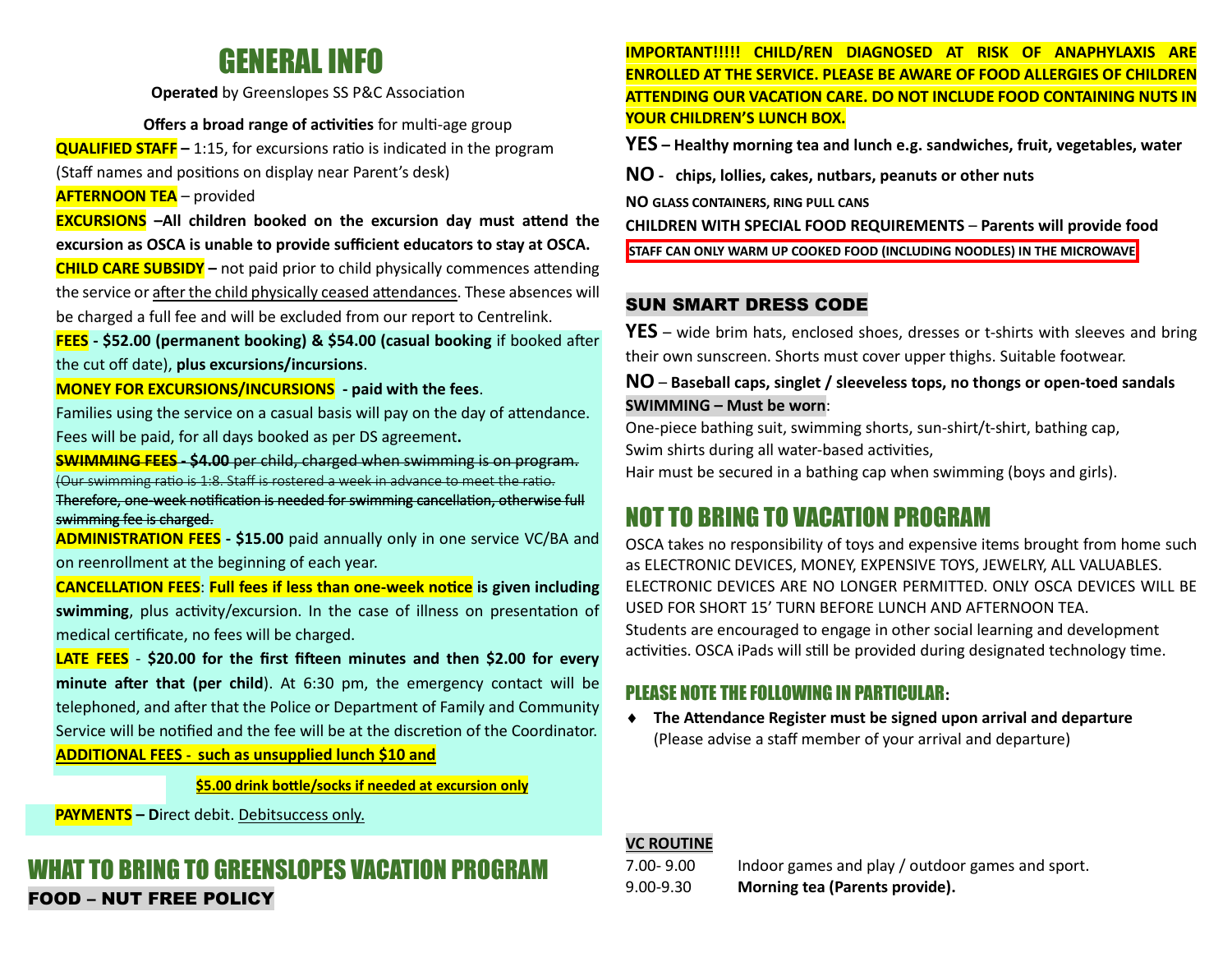| 9.30-11.30   | Planned activities - craft, sport and games.           |
|--------------|--------------------------------------------------------|
| 11.30-11.45  | Technology time (OSCA IPADS ONLY)                      |
| 11:45-12.15  | Lunch (parents provide)                                |
| 12.15-1pm    | Reading time/rest time for young children if they wish |
| 12.30-1.30pm | Swimming time (only during summer vacation care)       |
| 1pm-3pm      | <b>Planned activities</b>                              |
| 3.00-3.30    | Afternoon tea (OSCA provides)                          |
| 3.30-5.30    | Free play inside and outside.                          |
| 5.30-6.00    | All inside – Quiet play, wait for parents.             |

#### **SUN SAFETY**



Children playing outside must wear a hat.

- NO HAT> PLAY INSIDE or UNDERCOVER
- Only wide brimmed or legionnaire hats are acceptable.
- Children are required to bring their own sunscreen and will take responsibility for applying it when **reminded by OSCA educator**

#### **ILLNESS / ACCIDENTS**

In the event of an illness or injury to a child, a staff member will administer appropriate first aid. If medical assistance is required, parents will be contacted and if necessary the child will be accompanied by ambulance to the nearest hospital. The parents will meet all cost incurred in obtaining medical service.

**MEDICATION** Only medication prescribed and directed by the doctor will be administered in our centre. Parents need to present us with: A permission form, a letter from the doctor. A medication in original package with a pharmacist's label stating the child's name, dosage, frequency of administration, date of dispensing and expiry.

**NOTIFICATION** If a person other than those nominated on the enrolment form is to collect your child/ren, the service must be notified in writing. Authority to collect form with name, address and contact no must be completed. If the person is listed on enrolment form but was never met by staff on duty that day, that person will need to provide an ID with the photo on it.

**GRIEVANCE PROCEDURE** All parents concerns or complaints should be discussed with the coordinator. If parents are unsatisfied with the outcome, they may address their grievance in writing to the approved provider, P&C.

#### **PARENT CODE OF CONDUCT**

We would appreciate if parents DO NOT APPROACH TO CONFRONT CHILDREN other than their own, while they are under the care of Greenslopes OSCA. (Please see Parent Code of Conduct)

#### **BEHAVIOUR – BIG 6 VALUES INTEGRITY, OPPORTUNITY, MUTUAL RESPECT, RESILIENCE, EMBRACING DIVERSITY, COMMUNITY**

These values provide a framework for our service's expectations of student behaviour to manage behaviour through a supportive model, which includes efficient supervision, provision of effective role models, directing or re-directing children to other activities and working with children to set out rules follow the rules and understand the consequences of breaking those rules. Any child displaying unacceptable behaviour persists, consultation may be necessary with parents, the child, coordinator and management committee. A child may be suspended from the program or excursions if unsatisfactory behaviour threatens the safety or wellbeing of any child or other person in the service. Please see Behaviour Management Policy for more details.

**DAMAGE TO EQUIPMENT OR FACILITIES** As part of everyday experiences involving children, we recognise that wear and tear wear occur. However, if damage is done that cannot be attributed to fair wear and tear but can be attributed to a malicious or intentional act on the part of a child, it will become an expense to the parent.

**EXCURSIONS** The following items will be brought on all excursions and be readily accessible to staff at all times: first aid kit, attendance record/roll, emergency contact numbers, telephone or access to one. Head counts will be made at regular intervals and when moving from one area to another staff will always supervise children. This includes in toilets and change rooms. Staff will ensure the environment is safe for use before allowing the children access to it. Staff /child ratios will always be upheld. In the event of injury occurring during an excursion, see Illness and Injury Policy. **Please note** that there will be no charges to the notified itinerary except in an emergency or due to changed weather conditions.

**TRANSPORT –** Mt. Gravatt Coach & Transport Bus Company for excursions. OSCA will ensure that a communication system is available for use in the event of emergency. In the event of injury occurring in the course of being transported, see Policy 4.5 – Illness and Injury Policy. Staff ratio policies for the service will continue to apply during transportation.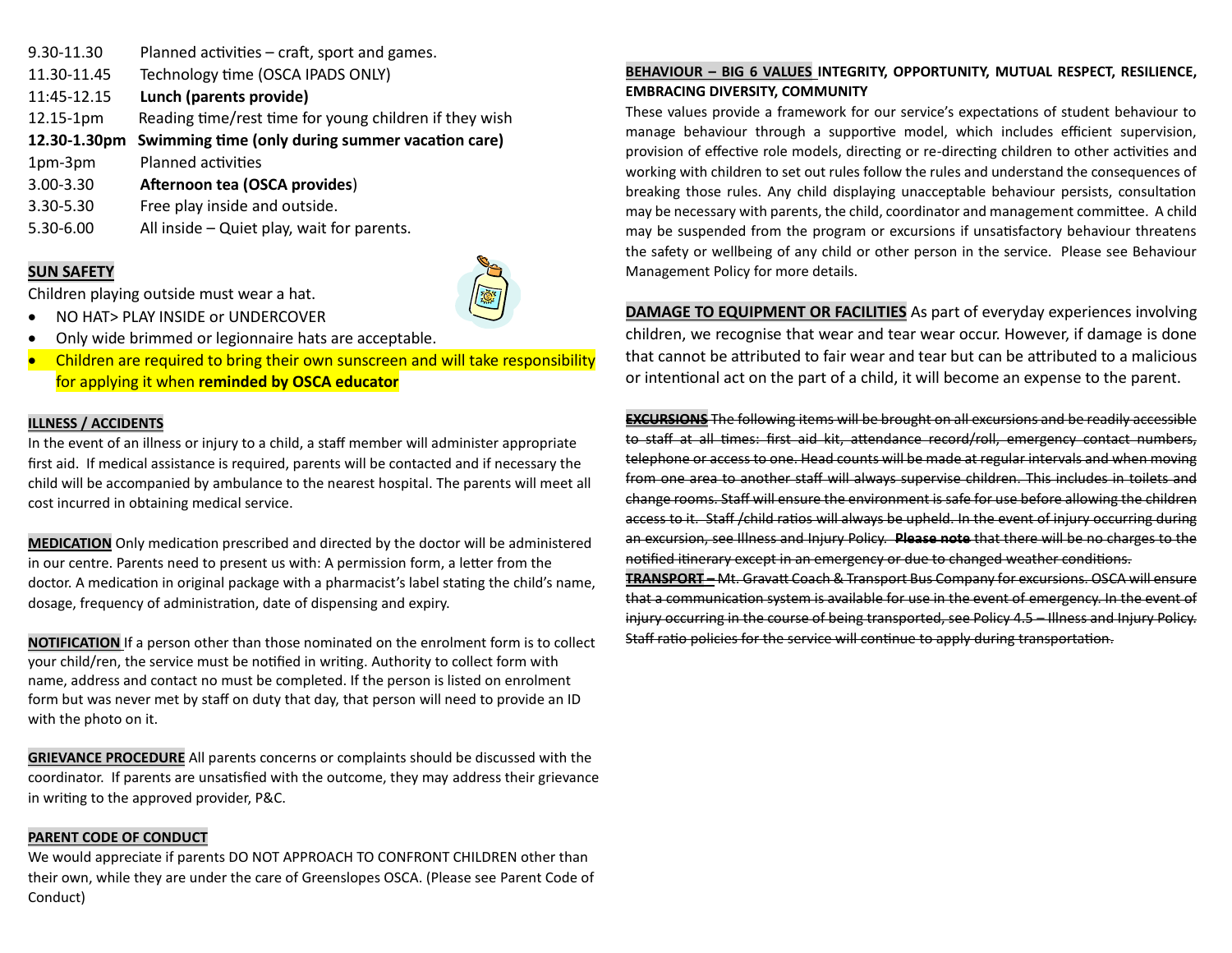# ONLINE BOOKING INSTRUCTIONS

<span id="page-5-0"></span>Vacation care **bookings** are only accepted when booked as online through xplor HOME app.

Please follow the link for instructions and info how to create bookings. <https://support.ourxplor.com/hc/en-us/articles/360037772111-Home-App-Creating-Bookings>

### **FAMILIES NEW TO OSCA**

Need to log on OSCA website [www.oscacare.com](http://www.oscacare.com/) to obtain **enrolment forms** or contact OSCA via email [osca1@iinet.net.au](mailto:osca1@iinet.net.au) to receive link to enrolment forms and make bookings.

More information on how to create passwords and download Home app is here, [https://support.](https://support/)ourxplor.com/hc/en-us/articles/900000777683-New-Parent-Guardian-Set-Up-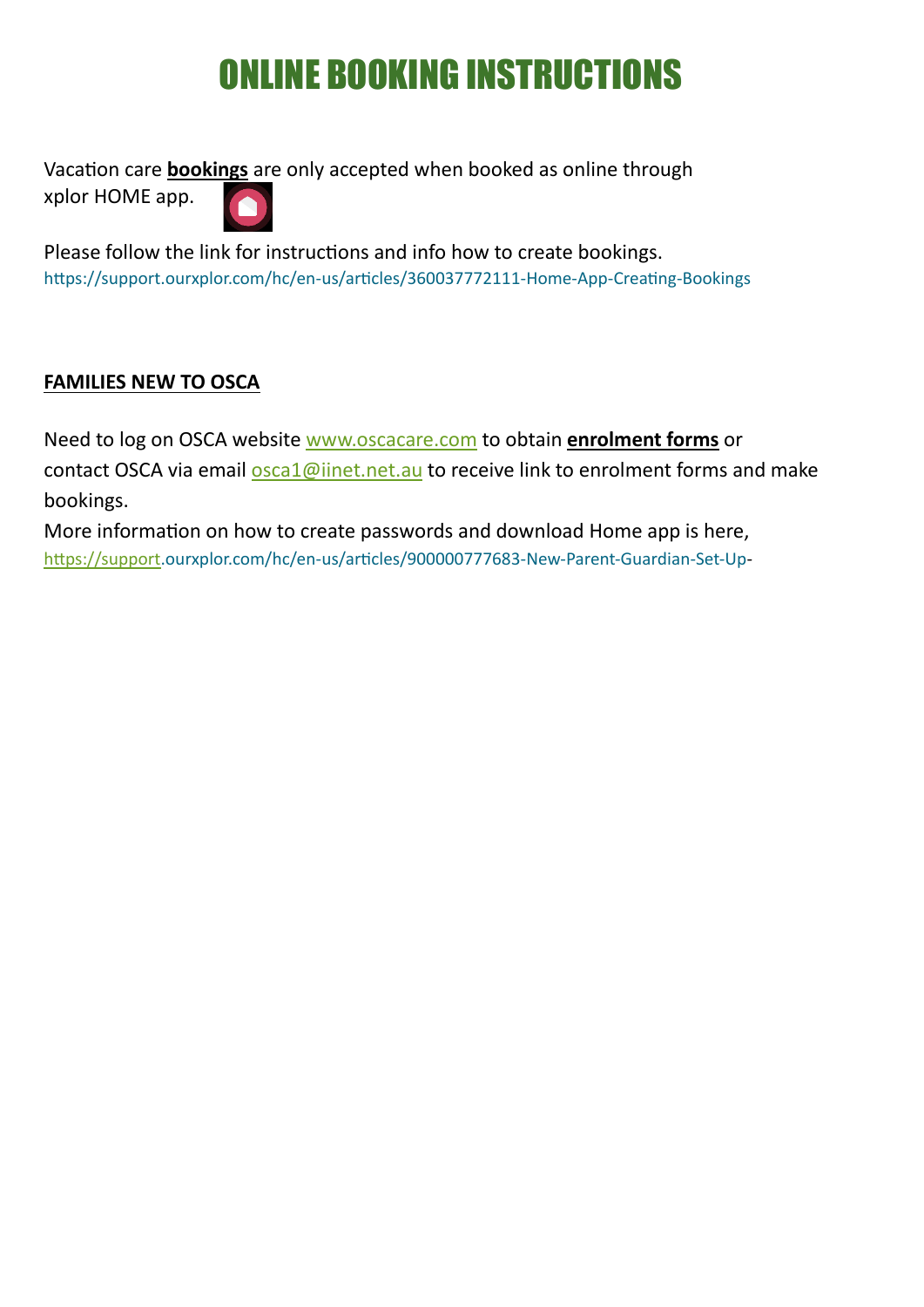#### **HOLIDAY PROGRAM REGISTRATION/PERMISSION FORM – Break 2/2022 Week I & II**  Parents who enroll for the first time in Vacation Care must fill in full Enrolment Form



| <b>CHILD'S GIVEN NAMES</b> | <b>CHILD'S SURNAME</b> | PARENT/GUARDIAN | PARENT/GUARDIAN |
|----------------------------|------------------------|-----------------|-----------------|
|                            |                        |                 |                 |
|                            |                        |                 |                 |
|                            |                        |                 |                 |
|                            |                        |                 |                 |
|                            |                        |                 |                 |
|                            |                        |                 |                 |

#### **VC BOOKING**

| April             | Week I                          | April                         | Week II                     |
|-------------------|---------------------------------|-------------------------------|-----------------------------|
| Mon 27th<br>П     | <b>Hooping Around</b>           | $\Box$ Mon 4 <sup>th</sup>    | Celebrate NAIDOC Week       |
|                   |                                 |                               |                             |
|                   | \$15 Incursion                  |                               |                             |
| Tue 28th<br>П     | Craftmania                      | $\square$ Tue 5 <sup>th</sup> | <b>Bubble Science</b>       |
|                   |                                 |                               |                             |
|                   |                                 |                               | \$15 Incursion              |
| Wed 29th<br>П     | <b>Bollywood Dance Workshop</b> | Wed 6 <sup>th</sup>           | <b>Book Character Day</b>   |
|                   |                                 |                               |                             |
|                   | \$15 Incursion                  |                               |                             |
| Thu 30th<br>П     | <b>Ancient Egypt</b>            | $\Box$ Thu 7 <sup>th</sup>    | <b>Dreamtime Games</b>      |
|                   |                                 |                               |                             |
|                   |                                 |                               | \$15 Incursion              |
| Fri 1st<br>$\Box$ | Winter Wonderland               | Fri 8 <sup>th</sup>           | Show and Share Your Culture |
|                   |                                 |                               |                             |
|                   |                                 |                               |                             |

#### **ACTIVITIES PERMISSION FORM VENUE – OSCA GREENSLOPES**

| Day                                                                                                                        | Date                     | Time    | Cost    | <b>INCURSIONS</b>                  | <b>Activity</b>                                                                                                            |  |
|----------------------------------------------------------------------------------------------------------------------------|--------------------------|---------|---------|------------------------------------|----------------------------------------------------------------------------------------------------------------------------|--|
| Mon                                                                                                                        | $27th$ June 22           | 10:00am | \$15.00 | Hooping Around                     | Children will learn hula hoop tricks and<br>play hoop games.                                                               |  |
| Wed                                                                                                                        | 29 <sup>th</sup> June 22 | 10:00am | \$15.00 | <b>Bollywood Dance</b><br>Workshop | Children will learn about Indian culture<br>through a Bollywood dancing<br>workshop and a sensory activity with<br>spices. |  |
| Tue                                                                                                                        | 5 <sup>th</sup> July 22  | 10:00am | \$15.00 | <b>Bubble Science</b>              | Children will learn about the science of<br>bubble making, and make their own<br>giant bubbles and bubble sculptures.      |  |
| Thur                                                                                                                       | 7 <sup>th</sup> July 22  | 10:00am | \$15.00 | <b>Dreamtime Games</b>             | Children will play traditional Yulunga<br>Indigenous games while learning<br>about Aboriginal culture.                     |  |
| Reminder: enclosed shoes, sun safe hat, morning tea, lunch, a drink bottle, for younger children please pack spare clothes |                          |         |         |                                    |                                                                                                                            |  |

Reminder: enclosed shoes, sun safe hat, morning tea, lunch, a drink bottle, for younger children please pack spare clothes

By signing below, you are authorising your child to participate in all activities offered by Greenslopes SS OSCA Vacation Care, including excursions and incursions**.**

I\_\_\_\_\_\_\_\_\_\_\_\_\_\_\_\_\_\_\_\_\_\_\_\_\_\_\_\_\_\_\_\_\_\_\_\_\_\_\_ hereby give permission for my child/ren to attend the activities organised by

the Greenslopes SS Vacation Care program.

Parent's Signature \_\_\_\_\_\_\_\_\_\_\_\_\_\_\_\_\_\_\_\_\_\_\_\_\_\_\_\_\_\_\_\_\_\_ Date\_\_\_\_\_\_\_\_\_\_\_\_\_\_\_\_\_\_\_\_